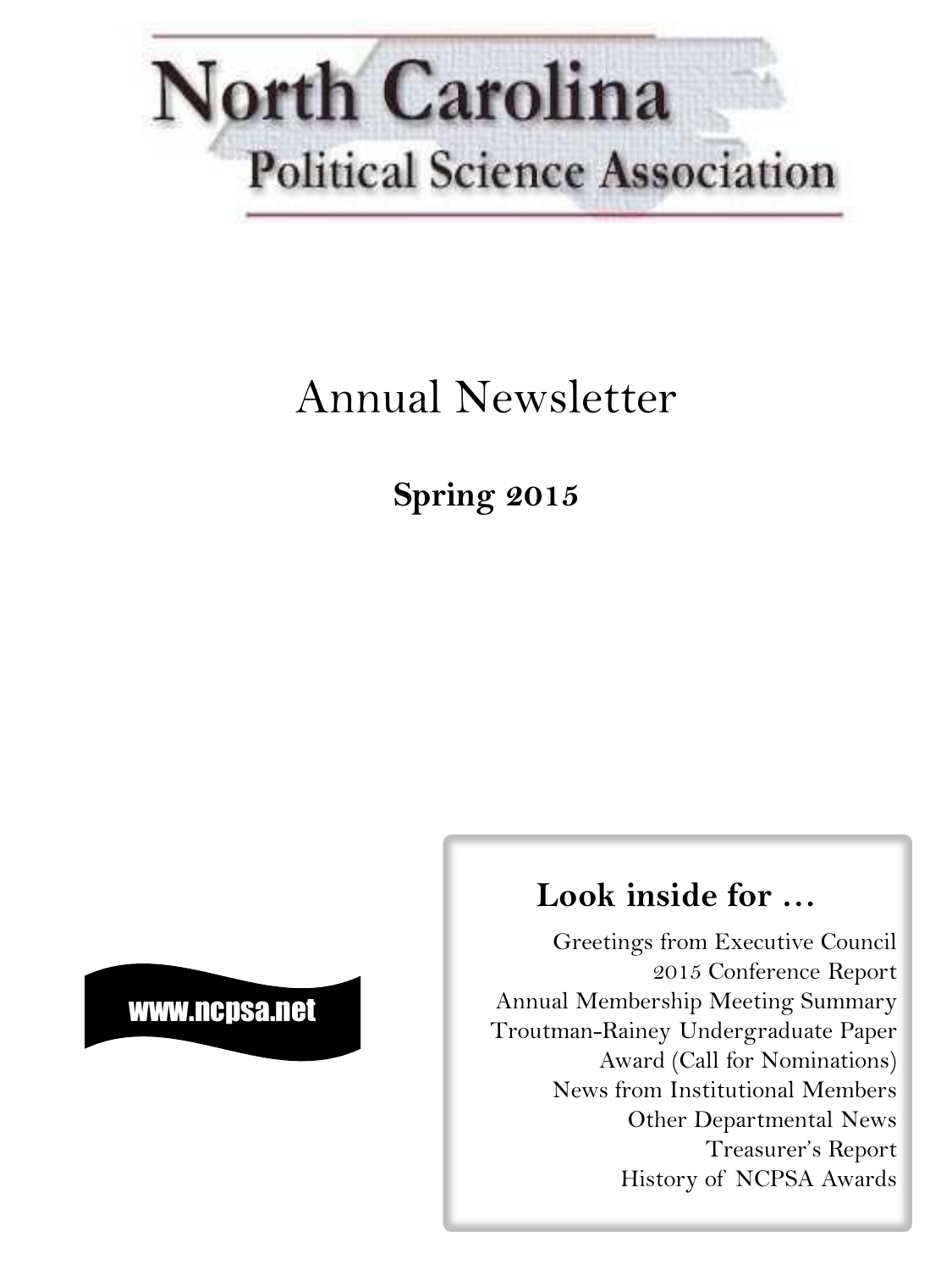**Spring 2015**

### **Executive Council**

**President** Liz Fournier

**Vice President** Beth Wemlinger

**Treasurer** Andy Taylor

**Secretary** Craig Burnett

**President-elect** John Holder

**Past President** Martha Kropf

*Award Committee Chairpersons*

**Oral Parks Memorial Award** Peter Francia

**Fidelity Investments Best Graduate Paper Award** Aaron King

**Troutman-Rainey Undergraduate Paper Award** Terza Lima-Neves

#### *At-Large Members*

Philip Ardoin Han Lheem Frank Trapp

### **Greetings**

The Executive Council is pleased to present its annual newsletter to foster ongoing collaboration among political scientists in North Carolina. In addition to reports from our annual meeting, you will find news contributed by our member institutions and other departments teaching political science in our state. These highlights were received in response to an invitation in early 2015. Thank you to the contributors for sharing their news.

The Executive Council also began a discovery pertaining to the history and origins of our annual awards. If you have any information to share on that subject, please send to Liz Fournier, [eafournier@st-aug.edu](mailto:eafournier@st-aug.edu) . We hope to put that story together for next year's newsletter. Congratulations again to the 2015 awardees:

- Charles Prysby (UNC Greensboro) won the Oral Parks Memorial Award for Best Faculty Paper. The paper's title is Age and Voting in the South: Electoral Patterns in the 2012 Election.
- Justin Jones (UNC-Charlotte) won the Troutman-Rainey Award for his paper titled Paradox of Humanitarianism: A Quantitative Analysis of Humanitarian Aid and Civil War Violence (1995-2011)

In 2016, the NCPSA will recognize two best conference papers, one for faculty and one for graduate students. Information on the 2016 conference will be published in September. The annual conference is an excellent opportunity for NCPA members from around the state to present new or on-going research. There will surely be energizing conversations and productive networking. Please plan to join us!

### **Special Thanks**

**Michael Bitzer, Historian**

**Jody Baumgartner, Webmaster**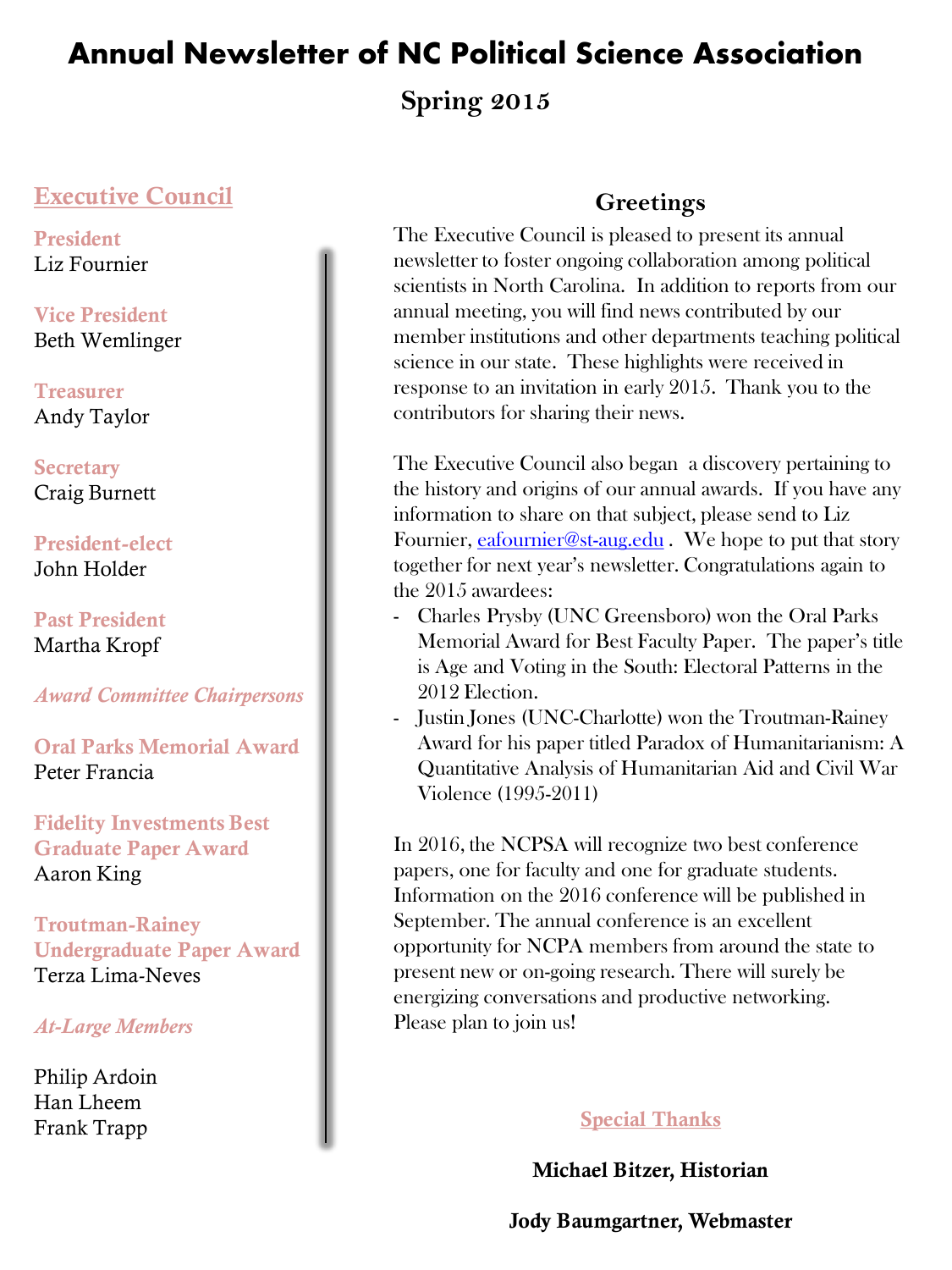### **Spring 2015**

#### **Report on 43rd Annual Conference**

The 43rd annual conference of the North Carolina Political Science Association, hosted by the University of North Carolina at Charlotte provided an amazing intellectual exchange among North Carolina Political Science, Public Policy and Public Administration scholars. Though snow threatened to cancel the entire meeting, nevertheless, the meeting went forward on February 27, 2015 at UNC Charlotte's new Center City location.

Participants from 15 different colleges and universities presented a variety of scholarship from "*The Politics of Potholes"* to "*Women's Political Influence on the Violence in Guatemala".* More than 60 scholars from all over the state attended, including strong groups of the state's best undergraduates.

Our keynote speaker was Early Voting expert Dr. Paul Gronke from Reed College in Portland, Oregon. He is serving as the inaugural Daniel B. German Endowed Visiting Professor at Appalachian State University and is the editor of *Election Law Journal.*

This year's conference also featured a new poster session, which took place when no panels were scheduled after our keynote speaker. Undergraduates from all over the state had the opportunity to explain their research to interested scholars. There were also two undergraduate panels: one about election reform covering some of our state's most controversial issues right now (redistricting and voter identification) and one about contemporary issues in American Politics (religion and politics and gun control). Other panels prominently featured undergraduates.

#### **Annual Membership Meeting**

The members of the NCPSA met at the conclusion of the 43rd annual conference to discuss general membership issues. This included recognizing Jody Baumgartner for going the "Extra Mile" in service to the NCPSA in his capacity as webmaster. Incoming president Liz Fournier presented her slate of officers for consideration; the slate was approved. Members also expressed gratitude to outgoing president Martha Kropf for hosting the conference.

The members also discussed the future goals and mission of the NCPSA. Included in this discussion was whether the organization should engage in some sort of advocacy. The members wish to continue to receive input going forward, as this will be an ongoing conversation.

There was a discussion about what the future fee structure for membership and conference attendance should be. Treasurer Andy Taylor and Liz Fournier will continue to refine this new structure.

John Holder, president-elect, will pursue a joint conference with the South Carolina Political Science Association for 2017. The joint conference will take place at Winthrop University and expand to two days.

Finally, the NCPSA will pursue some sort of database and distributional network (e.g., SSRN) to collect and store conference papers in the future.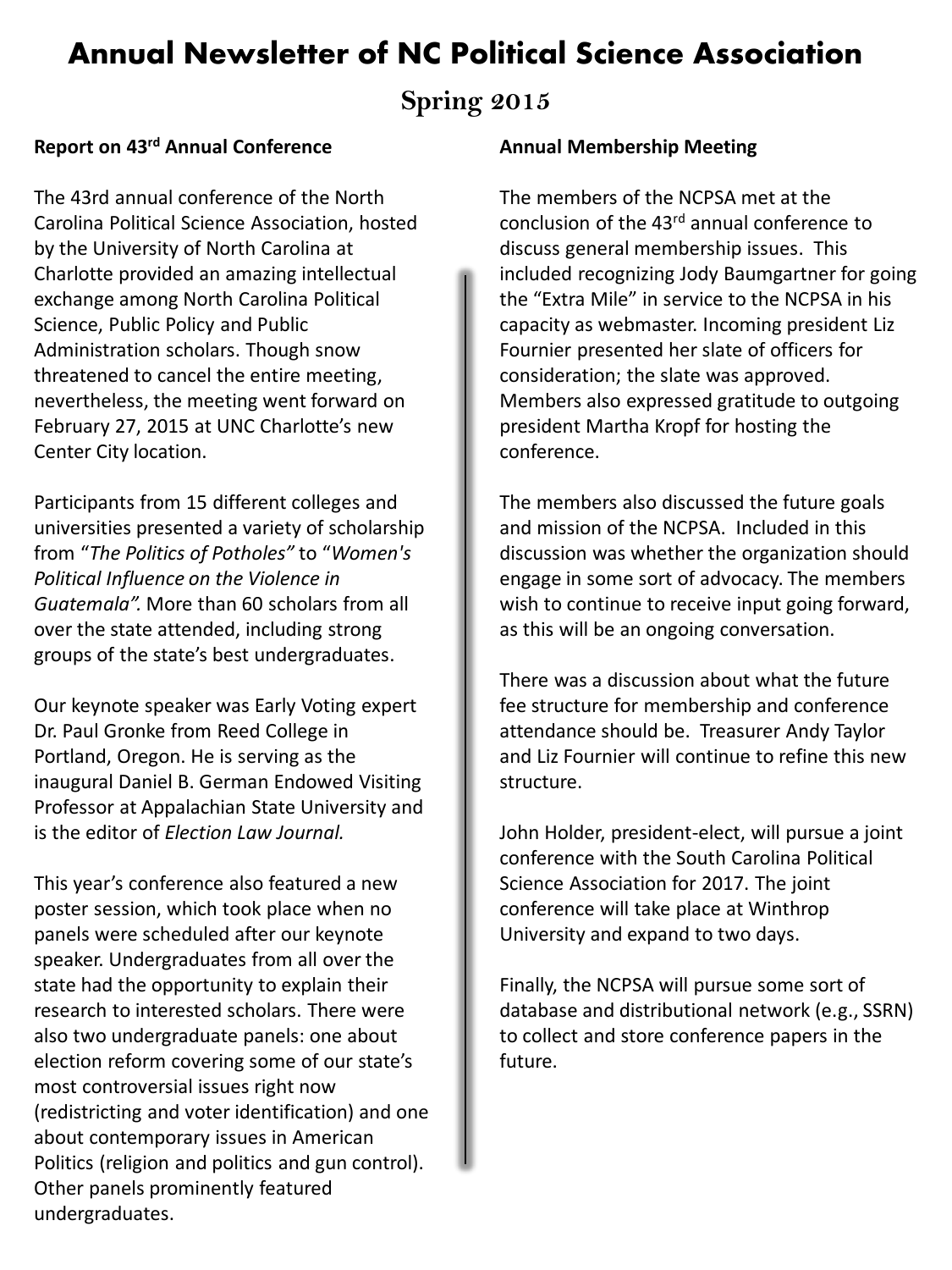**Spring 2015**

#### **CALL FOR NOMINATIONS 2016 Troutman-Rainey Undergraduate Paper Award**

The North Carolina Political Science Association invites North Carolina political science faculty to submit outstanding undergraduate student papers for the Troutman-Rainey Undergraduate Paper Award. This award competition is an excellent opportunity for undergraduate students to become involved in an environment that promotes academic excellence and Professional development.

The winner of the award will be announced at the Luncheon during our annual Conference in February 2016. The winner will receive \$200, can be our guest at the Conference, and will receive a letter of recognition. The winner will be selected by a committee appointed by the NCPSA President using a blind review process.

#### **Rules, Eligibility and Submission Instructions**:

Each member of the Association who is a faculty member of a North Carolina college or university may submit one paper for consideration. Please note that only those who joined the Association at or before the February 2015 Conference are eligible to nominate a student's paper.

The paper must have been submitted to the nominator by an undergraduate student in full or partial fulfillment of the requirements of a Political Science class taught during 2015.

The nominator must ensure the academic integrity of the paper; that is, the paper is/was not plagiarized. Please use available resources such as TURNITIN.COM to assure of this.

The paper must be sent as a pdf file to the chair of the selection committee, Terza Lima-Neves of Johnson C. Smith University at [tlneves@jcsu.edu](mailto:tlneves@jcsu.edu) , **by the deadline of 31 July 2015**.

The subject of the email should be titled: "2016 NCPSA Student Award".

The file containing the paper should be titled: "AuthorName\_ShortPaperName.pdf"

The cover sheet of the paper should contain the following information (the student's name should not be on the body of the paper):

- a) Student's name
- b) Paper title
- c) Nominating faculty member's name
- d) Student and faculty member's Institution
- e) Course number and name of the course for which the paper was submitted
- f) Date the paper was submitted for course credit
- g) The following signed statement from the student:

*This research paper is my own original body of work. I did not deliberately use someone else's language, ideas, or other original (not common-knowledge) material without acknowledging its*  source. Student Signature: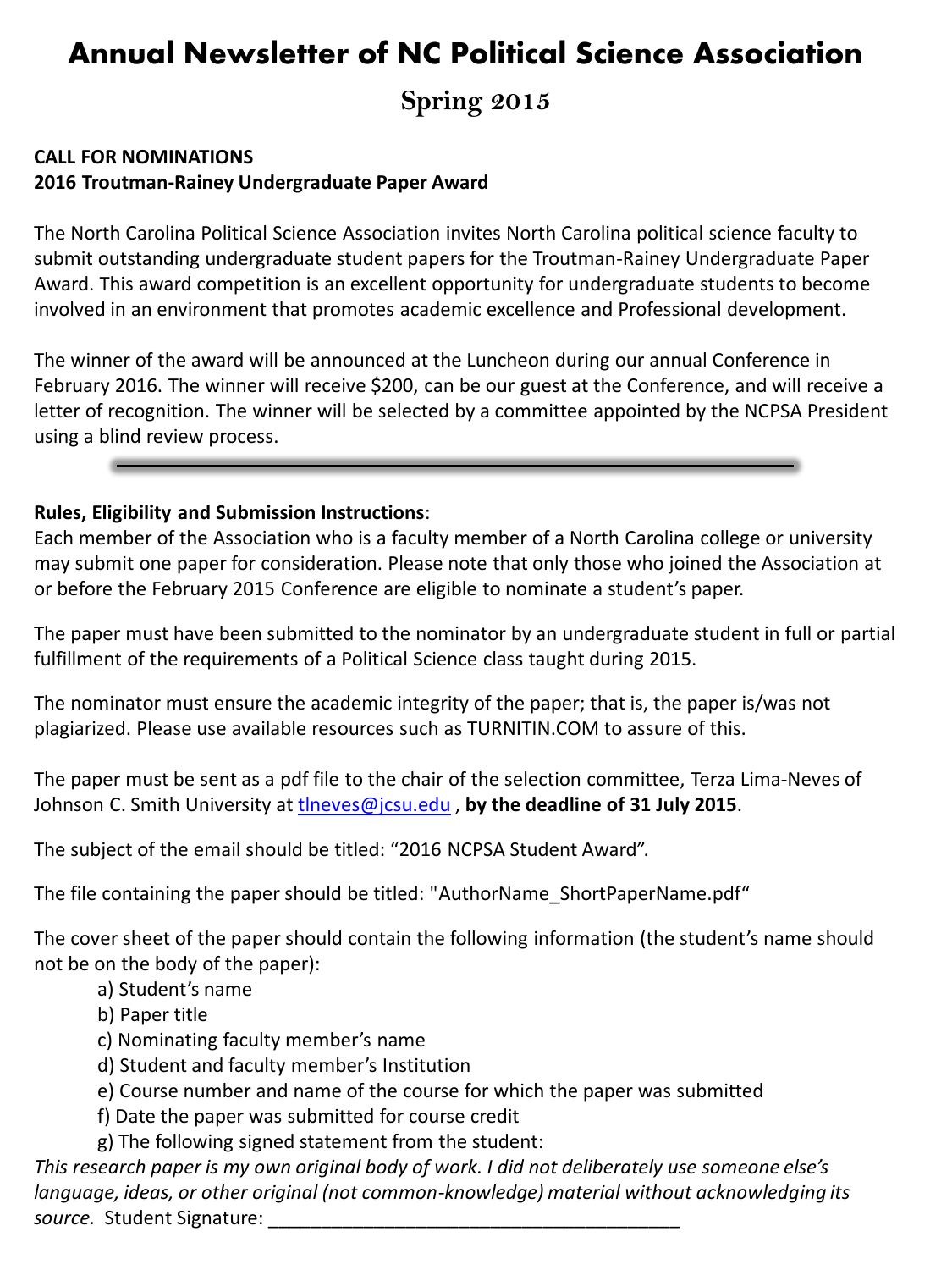### **Spring 2015**

## **Treasurer's Report**

Largely as a result of Fidelity Investment's generous gift of hosting the 2014 conference and President Martha Kropf's terrific work organizing the 2015 event, NCPSA is in fairly good fiscal health. As of the end of March 2015, we had a balance of \$9,583.20.

*Institutional memberships cover all membership fees of affiliated faculty and students and provide discounts for them when they register for the conference.* 

*continued on following page*

### **News from Institutional Members**

The Association invites news from all departments teaching political science in North Carolina. In this segment, we would like to highlight the universities who have become institutional members since this beneficial option was re-instituted in 2014. See Treasurer's Report for information about how to add your institution to this growing list.

#### *Queen's University of Charlotte*

Members of the Department of Political Science, International Studies, and Sociology at Queens University of Charlotte are delighted to welcome Dr. Aaron Houck, who will be joining them as Assistant Professor of Political Science in the fall semester of 2015. Aaron is a graduate of Davidson College and holds a J.D. from Harvard Law School and a Ph.D. from Duke University. He will be teaching courses in American politics and law.

#### *Saint Augustine's University*

Located in the capital city, students and faculty of political science at Saint Augustine's University create civic engagement opportunities and research service learning (RSL) projects to improve understanding of the political process. A recent visit to the NC General Assembly is pictured below.

The University recently welcomed its 11<sup>th</sup> president, Dr. Everett B. Ward, As a result of his state political achievements, Dr. Ward made history in 1989 as the first African-American executive director of the North Carolina Democratic Party.

#### *continued on following page*

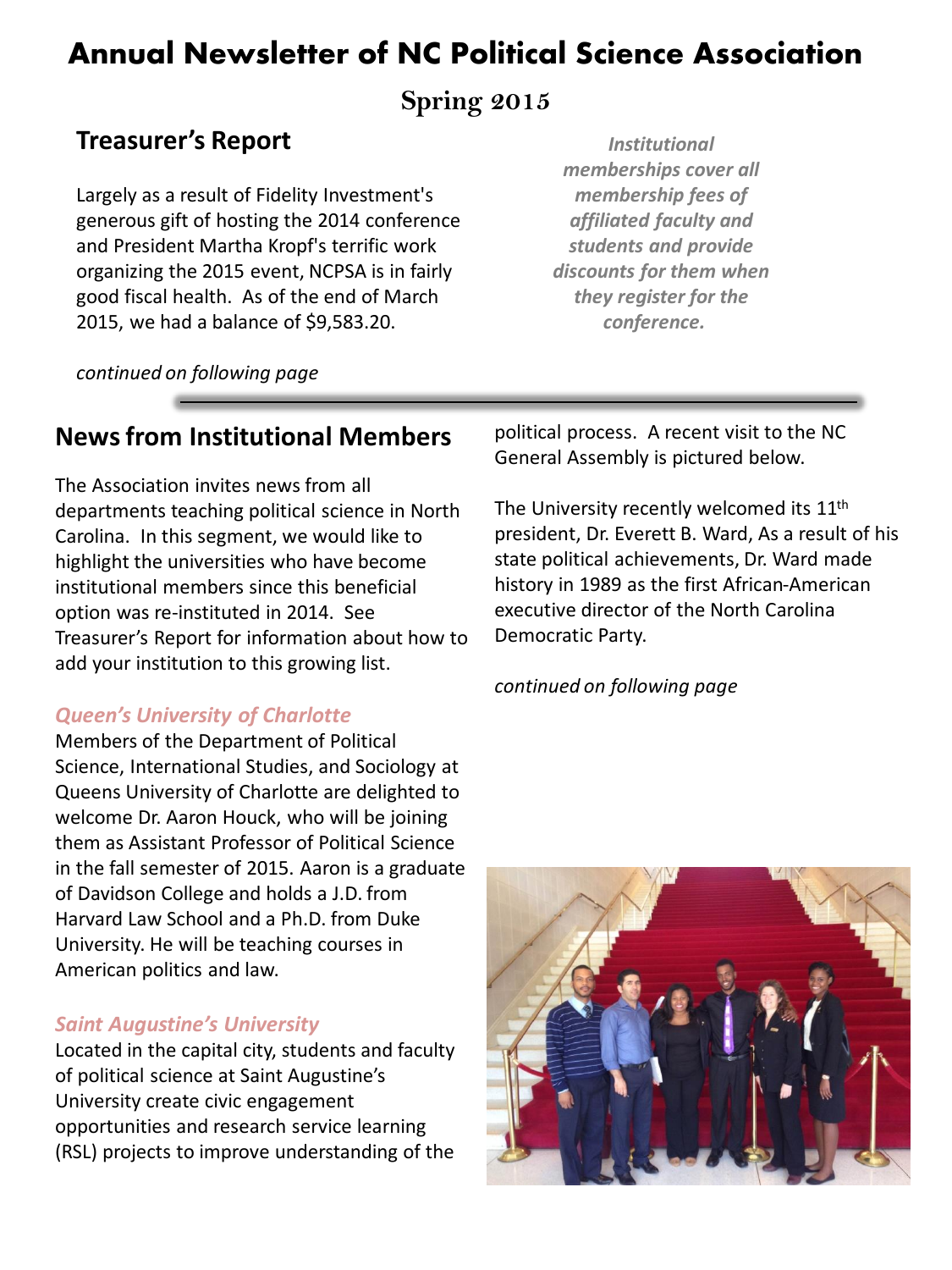**Spring 2015**

### **News from Institutional Members**

*continued*

#### *UNC - Wilmington*

The department of Public and International affairs at UNCW wishes to highlight several recent additions to the curriculum. This past year, several new minors have been approved and implemented: Campaign Management, Nonprofit Management, and Security Studies. Additionally, the department just welcomed its first class of Masters in Coastal and Ocean Policy students. Finally, the Masters in Public Administration program continues to excel and have a broad impact both in southeast North Carolina and across the region.

The department is also pleased to report that Dr. Daniel Masters was an integral part of a team of scholars that received a \$1,000,000 grant from the Department of State. Dr. Masters also received the Chancellor's Teaching Excellence Award this past year. He will assume chair responsibilities as of July 1.

We also want to recognize Dr. Earl Sheridan for his 35 years of service to the department and university. He currently serves as chair of the department and as a member of the Wilmington city council. Dr. Sheridan will be enjoying phased retirement as of July 1.

#### *University of North Carolina - Charlotte*

Our department had a very productive year. In 2014, our faculty published two books, 22 peerreviewed articles, and three book chapters. Further, they garnered \$376,000 in external grants. Our undergraduates had a variety of successes. The UNC Charlotte delegation of the North Carolina Student Legislature attended all 6 Interim Councils and Annual Session. One student's bill on local government's utility relocation costs for NC Department of Transportation projects was subsequently introduced into the NC General Assembly. Meanwhile, more than 44 students participated as members of UNC Charlotte Model UN teams, travelling to four conferences- Southern Regional MUN-Atlanta, Harvard World MUN in Seoul, South Korea, National Model United Nations in NY, and SRMUN-Charlotte - winning 20 delegation and individual delegate awards, and building UNCC's stature in the Model UN global community. The Mock Trial team competed in two invitationals, including one cohosted by UNC Charlotte and the Charlotte School of Law. Finally, our MPA graduate students produced two detailed reports to local governments as part of their capstone course. MPA alumni have taken a wide variety of jobs in local and state governments, nonprofits, and universities.

#### **Treasurer's Report**

#### *Continued*

This year, for the first time, we were able to accept credit card payments from renewing members and conference registrants. This does cost NCPSA a small fee per transaction but it is clear that people appreciate the convenience.

We will continue to review registration rates and membership fees. Institutional memberships are available for \$150 and cover all membership fees of affiliated faculty and students and provide discounts for them when they register for the conference.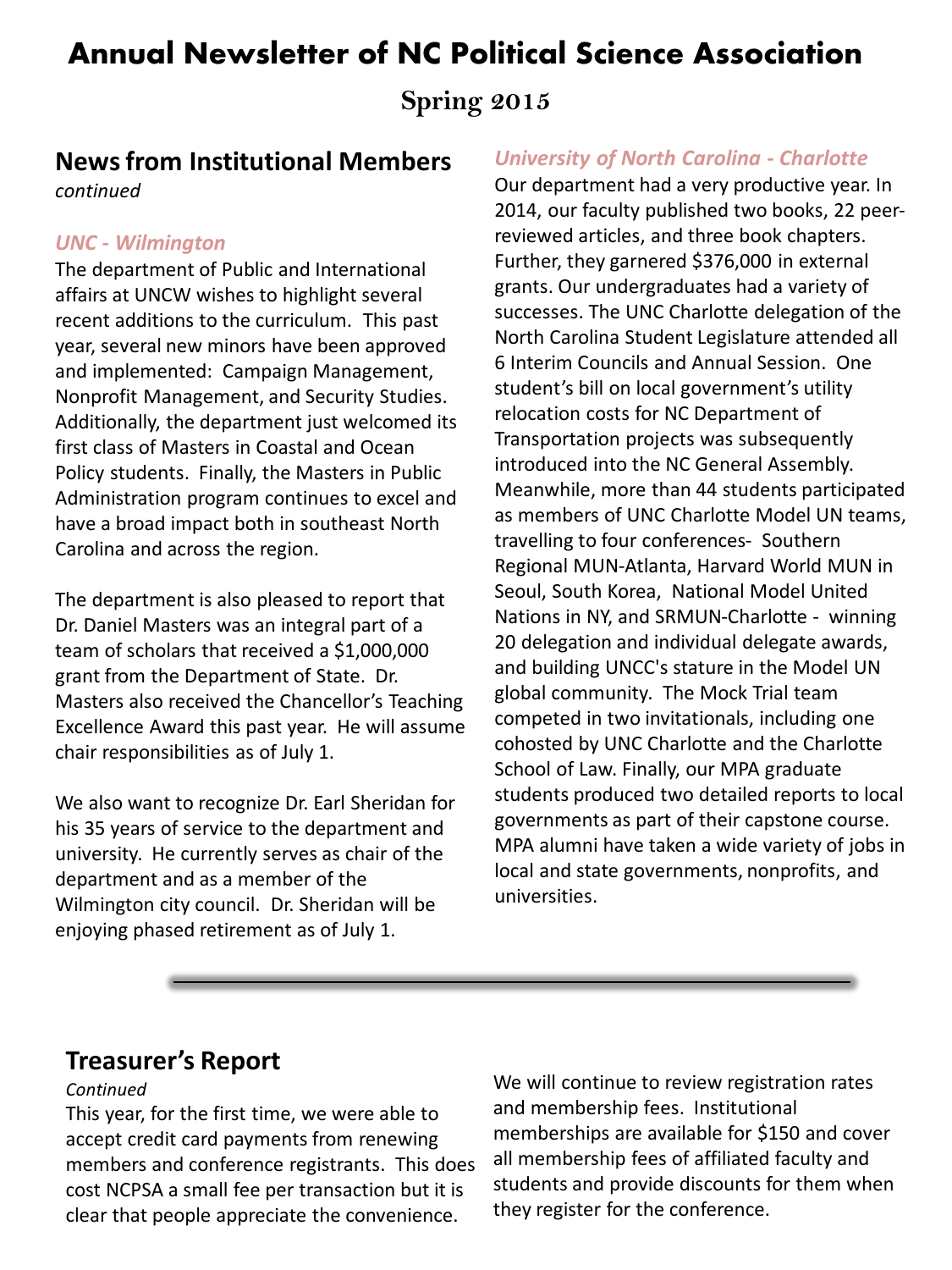### **Spring 2015**

### **News from Other Departments**

The Association invites news from all departments teaching political science in North Carolina. In the following stories, you will find highlights provided by our colleagues across the state.

**UNCG Department of Political Science** reports that Greg McAvoy completed a forthcoming book, Collective Political Rationality (Routledge, 2015). In it McAvoy argues that partisanship is a necessary feature of modern politics, making it feasible for citizens to make some sense of the vast number of issues that make their way onto the political agenda. Using unique data, he shows that the biases and distortions that partisanship introduces to collective opinion are real, but despite them, collective opinion changes meaningfully in response to economic and political news. David Holian and Charles Prysby coauthored Candidate Character Traits in Presidential Elections. (Routledge, 2015). They examine the effect that trait perceptions have on the vote, how these perceptions are shaped by other attitudes and evaluations, what types of voters are most likely to cast a ballot on the basis of these perceptions, and how varying patterns of media consumption affect voters' reliance on their perceptions of candidate character traits. In investigating these questions, they analyze ANES surveys from 1980 to 2012. Allison Bramwell published a coauthored work with Neil Bradford, Governing Urban Economies: Innovation and Inclusion in Canadian City-Regions. (University of Toronto Press, 2014). Their book is the first detailed scholarly examination of relations among governmental and community-based actors in Canadian city-regions. Comparing patterns of municipal-community relations and federalprovincial interactions across city-regions, this volume tracks the ways in which urban

coalitions tackle complex economic and social challenges. UNCG's MPA program was reaccredited last summer by NASPAA, the international Network of Schools of Public Policy, Affairs, and Administration. The Political Science faculty who teach in the program includes Charles Prysby, Ruth DeHoog, Ken Klase, Greg McAvoy, Allison Bramwell, and Tamaki Onishi. The site visit team noted the program's strengths in job and internship placements, community outreach, and rigorous coursework.

#### **ECSU Political Science Slated for Discontinuation**

Despite tremendous successes, and after ongoing several program reviews, the Elizabeth City State University Provost recommended the Political Science Degree discontinuation. If the Board of Governors agree. Political Science will begin it teach out plan fall 2015. This program met its 10 graduates threshold but did not receive the support from the Academic Administration to continue. This has been a program that sent up to 80% of its graduates to Research One and Research II graduate institutions. At the CIAA breakfast, ECSU Chancellor extended a Chancellor's scholarship to an incoming freshman. We are saddened that this program is recommended for termination because its outstanding alumni can be found participating and greatly contributing to society. The current students and faculty hope that the Board of Governor will asked the tough questions as to why departments with less successful records were kept and this outstanding department recommended for discontinuation.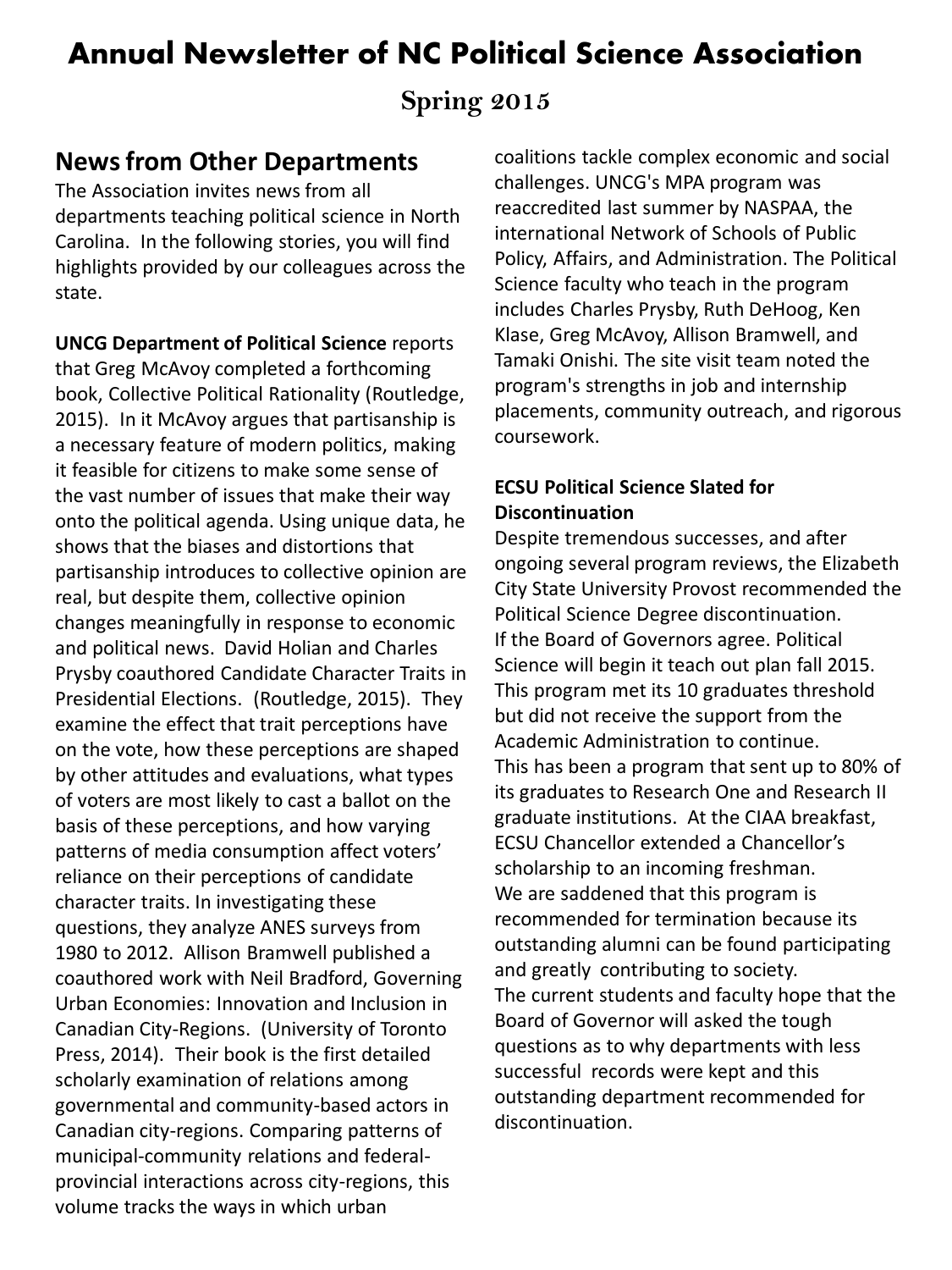## **Spring 2015**

### **News from Other Departments**

*continued*

#### The **Wingate University Political Science**

program will graduate its first student -- Benjamin Davis -- since adding the political science major in 2013. The department consists of three faculty: Joseph M. Ellis, Magdalena Krajewska and Jake Wobig. Dr. Ellis teaches Comparative Politics and Political Theory, and specializes in Eastern European and Baltic Politics. Dr. Krajewska teaches Comparative and American Politics, and researches in the fields of immigration and national identification documents. Dr. Wobig - newly hired in 2014 -- teaches International Relations and specializes in human rights and democratization."

**Meredith College** reports that Dr. Whitney Ross Manzo joined the faculty as an assistant professor beginning in the 2014-2015 academic year. Her primary field is American politics, with specialties in electoral and constitutional law, public opinion and voter behavior, and direct democracy.

Dr. David McLennan also joined Meredith College as a visiting professor for the 2014-2015 academic year. His research expertise includes: the impact of negative advertising on political attitudes, image restoration for politicians in trouble, and barriers to women's electoral success. He is also well-known in local and national media as a political analyst on North Carolina politics.

#### Faculty News

Dr. Jeffrey Martinson: Elected to second term as chair of Meredith Faculty Council; advised Meredith Model United Nations team for Third Annual Southern Regional Model United Nations

Conference in Charlotte, NC; served as Faculty Marshall in 2014 Commencement. Dr. Whitney Ross Manzo: Published "The Impact of Cox v. Larios on State Legislative Population Deviations" with Tom Brunell in the Election Law Journal; attended APSA's 2014 annual meeting and presented "The Effect of Ballot Measures on Public Perception of Minority Groups;" attended APSA's 2015 Teaching and Learning Conference and was a discussant in the Teaching Political Theory and Theories track; hosted Meredith's Woman of Achievement Award Ceremony with ex-NC Supreme Court Justice Sarah Parker; co-directed the Meredith Poll with David McLennan.

Dr. David McLennan: Directed the first iteration of the Meredith Poll, which analyzed North Carolinian attitudes toward female candidates and Hillary Clinton; published "The Status of Women in North Carolina Politics" report; quoted in many media outlets concerning the 2014 elections and other political issues, including ABC, NC Policy Watch, the Charlotte Sun Times, and the Raleigh News and Observer.

#### Student Achievements

Emily Hawkins spent last year interning at the White House and serving on the finance team for Senator Kay Hagan's 2014 re-election campaign. Bernadette Gonzales and Miriam Zouhri won Best Delegation, African Development Bank, and Beth Rosser and Jordan Cefalo won Most Improved Delegation at the Third Annual Southern Regional Model United Nations Conference.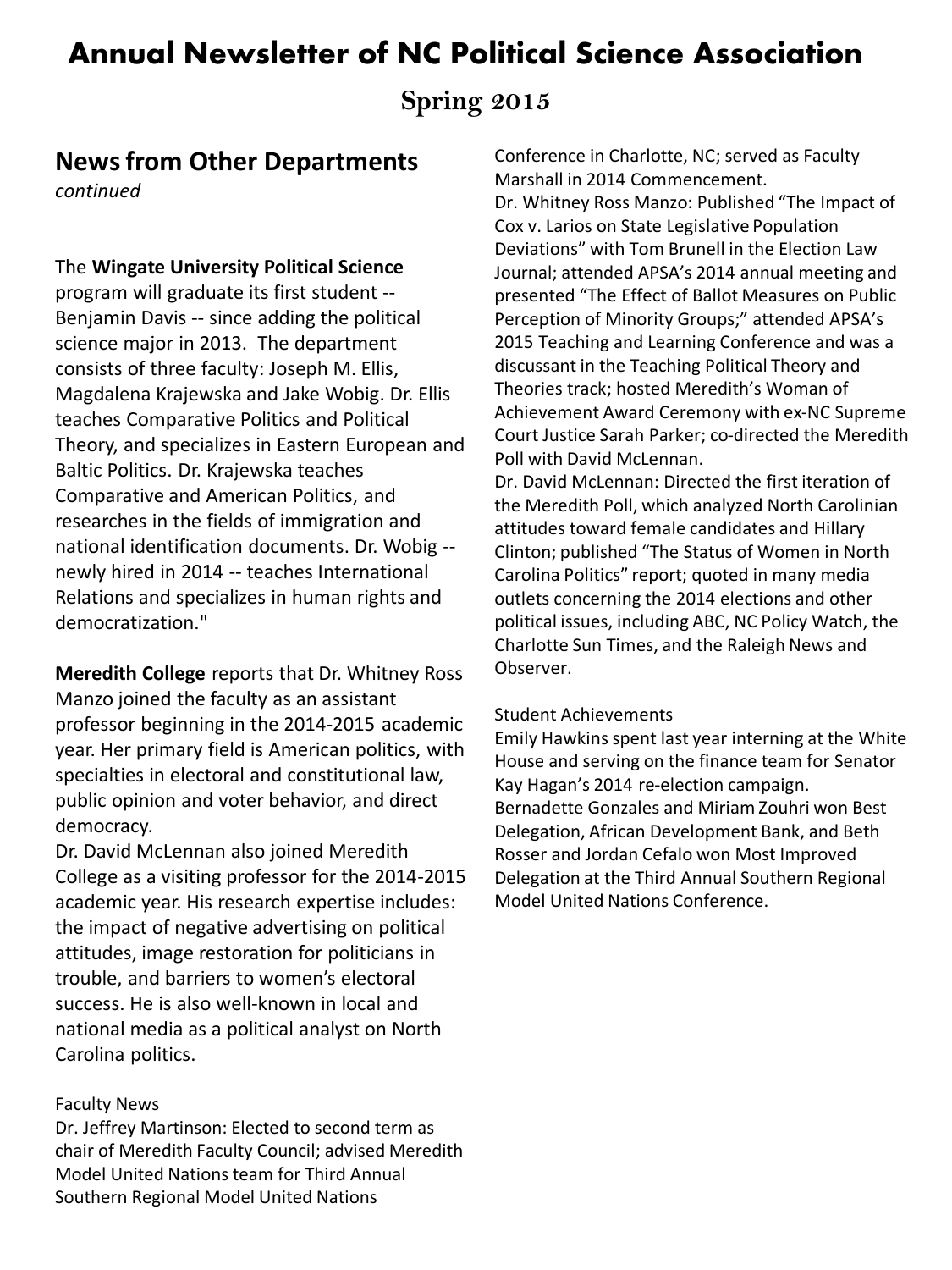**Spring 2015**

### **News from Other Departments**

*continued*

#### The **Department of Government and Justice Studies at Appalachian State University**

has had an exciting year. Our Department now includes 36 tenure track faculty serving 720 undergraduate majors and 80 graduates students in our MPA and Political Science M.A. Programs. We are also excited to announce that the Dept of GJS at AppState was awarded the Editorship of PS: Political Science and Politics with Dr. Phillip Ardoin and Dr. Paul Gronke serving as co-editors of the journal. The Department welcomed to its American Politics curriculum this Fall Semester Dr. William Hicks who is a graduate of the University of Florida with a focus on state politics. Dr. Paul Gronke also joined the Department for a two year Distinguished Visiting Professorship. Paul is on leave from Reed College and is Director of the Early Voting Information Center. Former Vice President of NCPSA, Dr. Adam Newmark, was promoted to Full Professor.

**The Program in Political Science at Johnson C. Smith University** reports that two of our stellar graduating seniors, Lerato Motaung and Briana Robinson were invited and attended the 2014 Multicultural/ Historically Black Institution (HBI) Visitation Program at Purdue University Graduate School. The HBI Visitation Program was established in 1988. Among other activities, the HBI Visitation Program provides an opportunity for outstanding, undergraduate minority students interested in pursuing graduate studies to visit the Purdue University campus. Generally, students selected to participate in this program have relatively high GPA's and a strong likelihood of gaining admission to one of Purdue's graduate programs. During the three-day visit, students

tour campus facilities, receive a comprehensive view of departmental programs, and meet with faculty, administrators, and graduate students.

In April, assistant professor of political science, Dr. Tonya Williams organized a lecture event, "Reimagining The South, Transforming Political Discourses and Politics. The keynote address was delivered by Providence College political scientist Tony Affigne. Affigne's keynote lecture was entitled "Latino Politics, White Supremacy, and the New South." Affigne is a national expert on Latino politics and lead editor of a new textbook, Latino Politics en Ciencia Política, from New York University Press. He has previously taught at Brown University, and given invitational lectures on Latino politics at Trinity College, Roger Williams University, and Syracuse University. The event was well attended by JCSU students, faculty and staff as well as members of the Latino community and media.

> *The Association invites news from all departments teaching political science in North Carolina. These highlights are provided by our colleagues across the state.*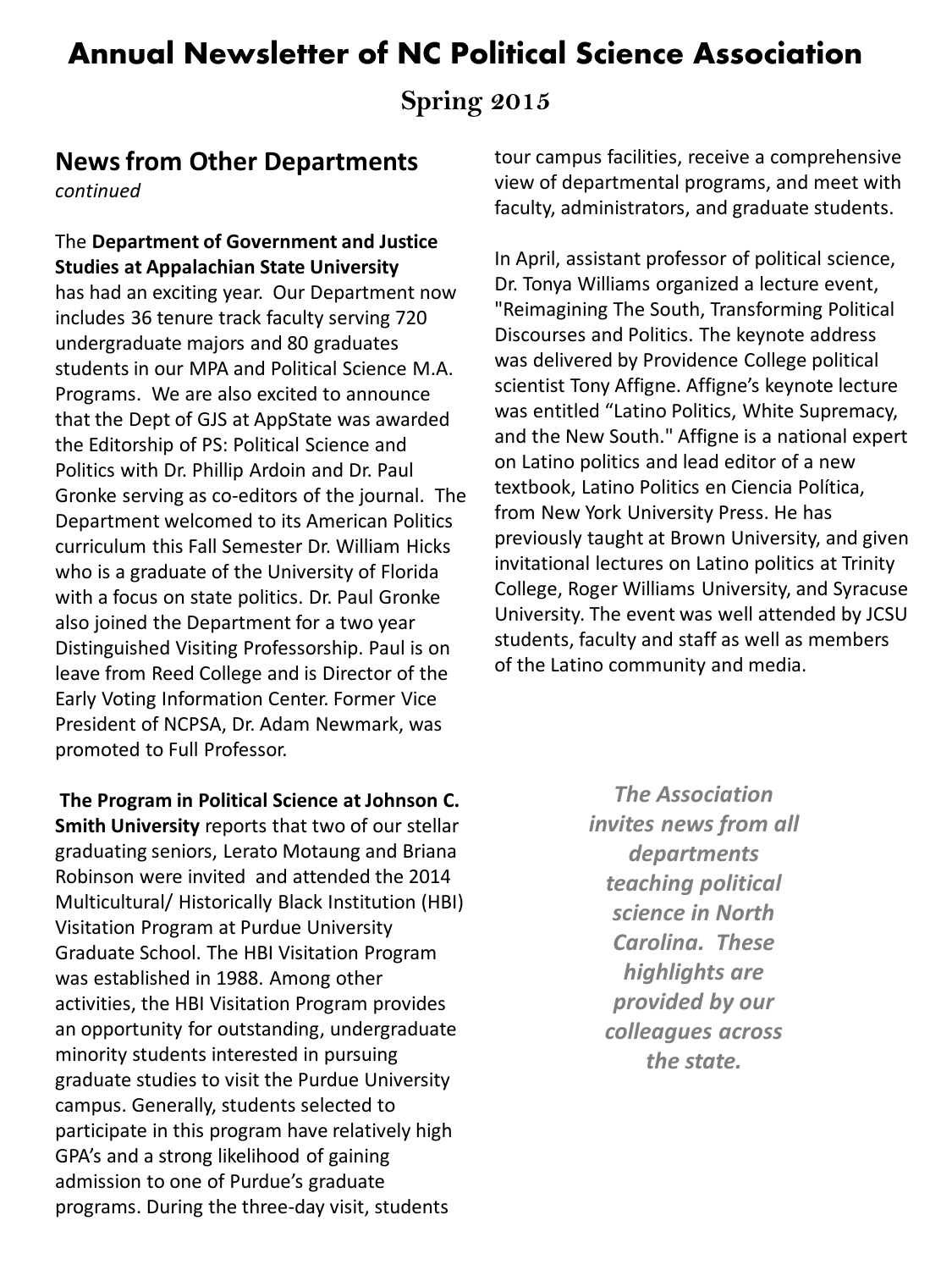**Spring 2015**

## **News from Other Departments**

*continued*

The **Political Science faculty at Methodist University** continued their emphasis on experiential learning. Chris Cronin (PhD, UMass, Amherst) took his Latin American Politics class on a Study Abroad trip to Nicaragua where students attended language training, visited various municipal agencies and departments, and participated in cultural activities. Dr. Cronin's Congress and the Presidency course teamed up with Frank Trapp's (PhD, Florida State) International Relations students to participate in a two-day joint simulation exercise involving role playing and crisis decision making as world leaders grappled with an international crisis. Dr. Trapp's Model United Nations team competed in one event in Charlotte, and Dr. Cronin's State and Local Politics class spent two days in Raleigh, visiting the local delegation and other offices.

The **NCCU Political Science Department** joined UNC-Chapel Hill, NC State University and Duke University in securing a \$1.7 million grant from the Defense Intelligence Agency to develop a Global Security Studies Program. This grant will be administered by Dr. Rolin Mainuddin. The department has also welcomed visits by Congressmen Butterfield and Price during the academic year. And the department's Institute for Civic Engagement and Social Change, directed by Dr. Jarvis Hall, was so successful at registering citizens to vote that the North Carolina Legislature intervened to terminate the program despite the fact it was not receiving public funds.